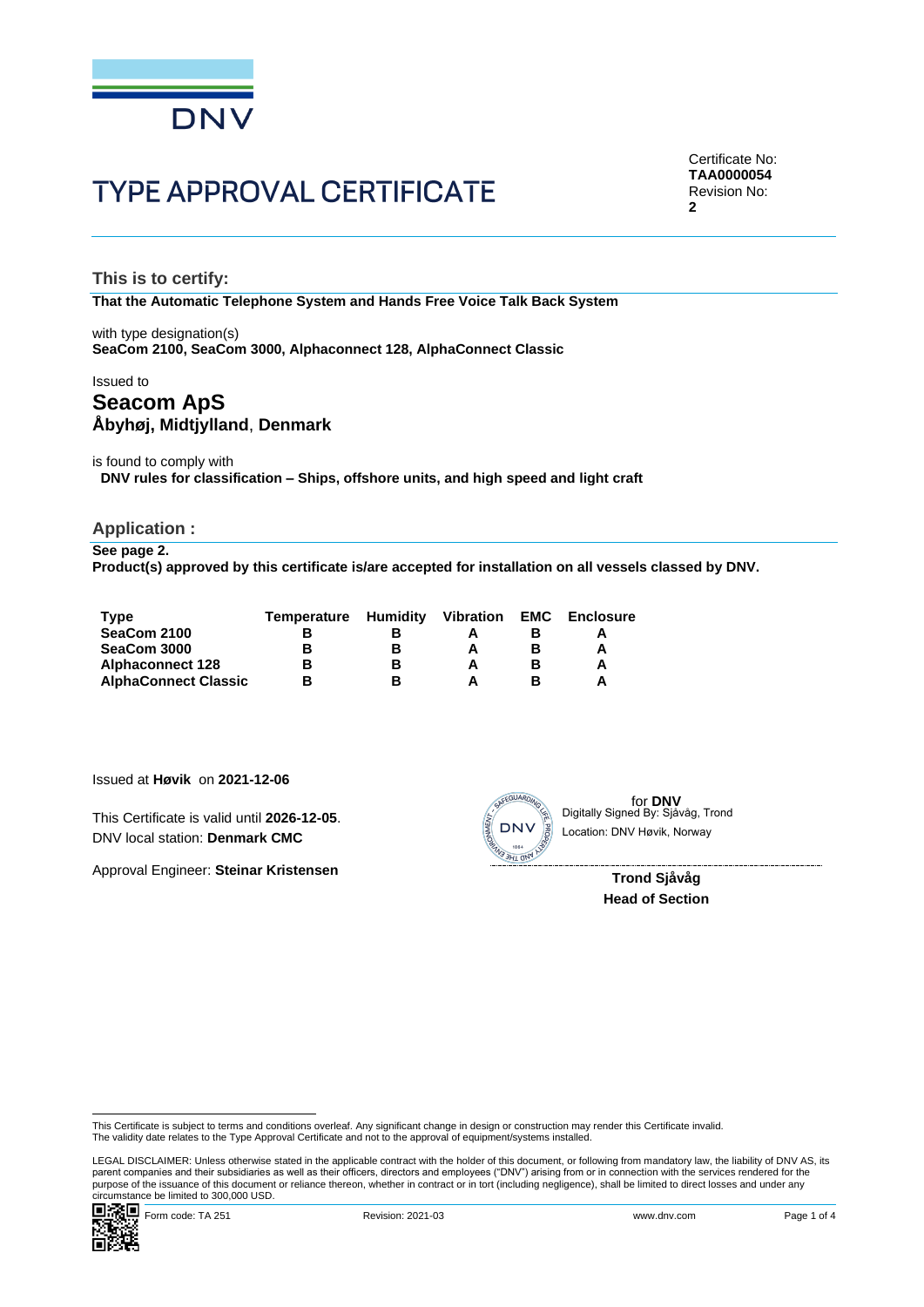

Certificate No: **T/**<br>Revision No: **2** Revision No: **2**

Job Id: **262.1-011116-4**

## **Product description**

SeaCom automatic telephone system and hands free voice talk back system consists of automatic telephone exchanges and talk back, intercom and telephone stations.

Products are also available in an Alphatron branded version designated as Alphaconnect, consisting of the same hardware and software, but in different colours.

For the talk back, telephone and intercom stations the designation SC xxx represents the SeaCom version of the product, while Pxxx is the Alphaconnect version.

The following products are covered by this Type Approval  $1$ ):

| <b>Equipment</b>                  | <b>Module</b>           | <b>Description</b>                                                                                                           | Article no.      | $\overline{\text{sw}}$ | $Env.*$   |
|-----------------------------------|-------------------------|------------------------------------------------------------------------------------------------------------------------------|------------------|------------------------|-----------|
| type                              |                         |                                                                                                                              |                  |                        |           |
| Telephone<br>exchanges            | SeaCom 3000             | Telephone exchange with maximum 144<br>telephone and communication station                                                   | 10-092-0305_01xx | N.A.                   | Protected |
|                                   | AlphaConnect<br>Classic | positions                                                                                                                    | 10-091-0500_01xx | N.A                    |           |
|                                   | SeaCom 2100             | Telephone exchange with maximum 128                                                                                          | 10-092-0200_02xx | N.A.                   |           |
|                                   | AlphaConnect 128        | telephone and communication station<br>positions                                                                             | 10-091-0100_06xx | <b>N.A.</b>            |           |
| Circuit boards<br>and modules for | PSU                     | Power supply unit, 18-32 VDC input,+/-<br>5V, -48V and 80V AC output                                                         | 10-110-1020_03xx | 02xx                   |           |
| exchanges                         | CP <sub>2</sub>         | Central processor board, including<br>Ethernet, serial and USB ports <sup>2)</sup>                                           | 10-110-1011 05xx | OS0301<br>+CP08xx      |           |
|                                   | FIO2 Master             | 2 line trunk board with master clock and<br>10-110-1031_06xx<br>communications on board                                      |                  | 06xx                   |           |
|                                   | AEXT8                   | 8 line analogue extension board                                                                                              | 10-110-1041_06xx | 05xx                   |           |
|                                   | <b>PIM</b>              | Power input module for SeaCom 2100<br>and AlphaConnect 128                                                                   | 20-110-0060_02xx | N.A.                   |           |
|                                   | <b>PIM</b>              | Power input module, 24V DC Mains and<br>20-110-0070_03xx<br>battery input for SeaCom 3000 and<br><b>AlphaConnect Classic</b> |                  | N.A.                   |           |
|                                   | CTU <sub>2</sub>        | Cable termination unit, 16+2 lines                                                                                           | 10-110-1061_02xx | N.A.                   |           |
|                                   | CTU24-24                | Cable termination unit, 24 lines<br>10-110-1224_01xx                                                                         |                  | N.A.                   |           |
|                                   | <b>CTU24-8</b>          | Cable termination unit, 8 lines                                                                                              | 10-110-1208 01xx | N.A.                   |           |
|                                   | PDU                     | Power distribution unit, 24VDC for<br>telephone and intercom stations                                                        | 10-110-1200_01xx | N.A.                   |           |
| FIO <sub>4</sub>                  |                         | Trunk Line Interface, 4 lines                                                                                                | 10-110-1404_02xx | 02xx                   |           |
| FIO4-2                            |                         | Trunk Line Interface, 2 lines                                                                                                | 10-110-1402_02xx | 02xx                   |           |
|                                   | AEXT16-8                | Telephone Line Interface,<br>8 lines                                                                                         | 10-110-2020_02xx | 01xx                   |           |
|                                   | AEXT16-16               | Telephone Line Interface,<br>16 lines                                                                                        | 10-110-2021_02xx | 01xx                   |           |
|                                   | AEXT16-24               | Telephone Line Interface,<br>24 lines                                                                                        | 10-110-2022_02xx | 01xx                   |           |
|                                   | Backplane               | Backplane                                                                                                                    | 20-110-0030_02xx | N.A.                   |           |
|                                   | <b>LSP</b>              | System processor                                                                                                             | 10-110-1404_02xx | 01xx                   |           |
| Talk back station                 | SC 211                  | Simple water tight telephone station with<br>3 buttons                                                                       | 10-102-0211 06xx | 01xx                   | Exposed   |
|                                   | P211                    |                                                                                                                              | 10-103-0211 06xx | 01xx                   | Exposed   |
| Telephone<br>station              | SC 220                  | Water tight and salt mist resistant<br>industrial telephone station with built in                                            | 10-102-0220_04xx | 01xx                   | Exposed   |
|                                   | P220                    | call relay                                                                                                                   | 10-103-0220_04xx | 01xx                   | Exposed   |
| Telephone and                     | SC 411                  | Flush mount telephone station with                                                                                           | 10-102-0411_02xx | 01xx                   | Protected |
| intercom station                  | P411                    | display, backlight and hands-free                                                                                            | 10-103-0411_02xx | 01xx                   | Protected |
|                                   | SC 421                  | Water tight telephone station with                                                                                           | 10-102-0421_0300 | 01xx                   | Exposed   |
|                                   | P421                    | display, backlight and hands-free                                                                                            | 10-103-0421_03xx | 01xx                   | Exposed   |
| Accessories                       | Handset/ cradle         | Watertight handset with cradle for use<br>with SC211/P211, SC220/P220 and<br>SC421/P421                                      | 10-400-1020_06xx | N.A                    | Exposed   |

<sup>&</sup>lt;sup>1)</sup> Actual configuration may vary based on requirements for individual installations. Only modules listed in this certificate are approved for installation.

<sup>&</sup>lt;sup>2)</sup> Ethernet, Serial and USB ports may only be used for connections internally within the system, and are not approved for connection to other systems/ networks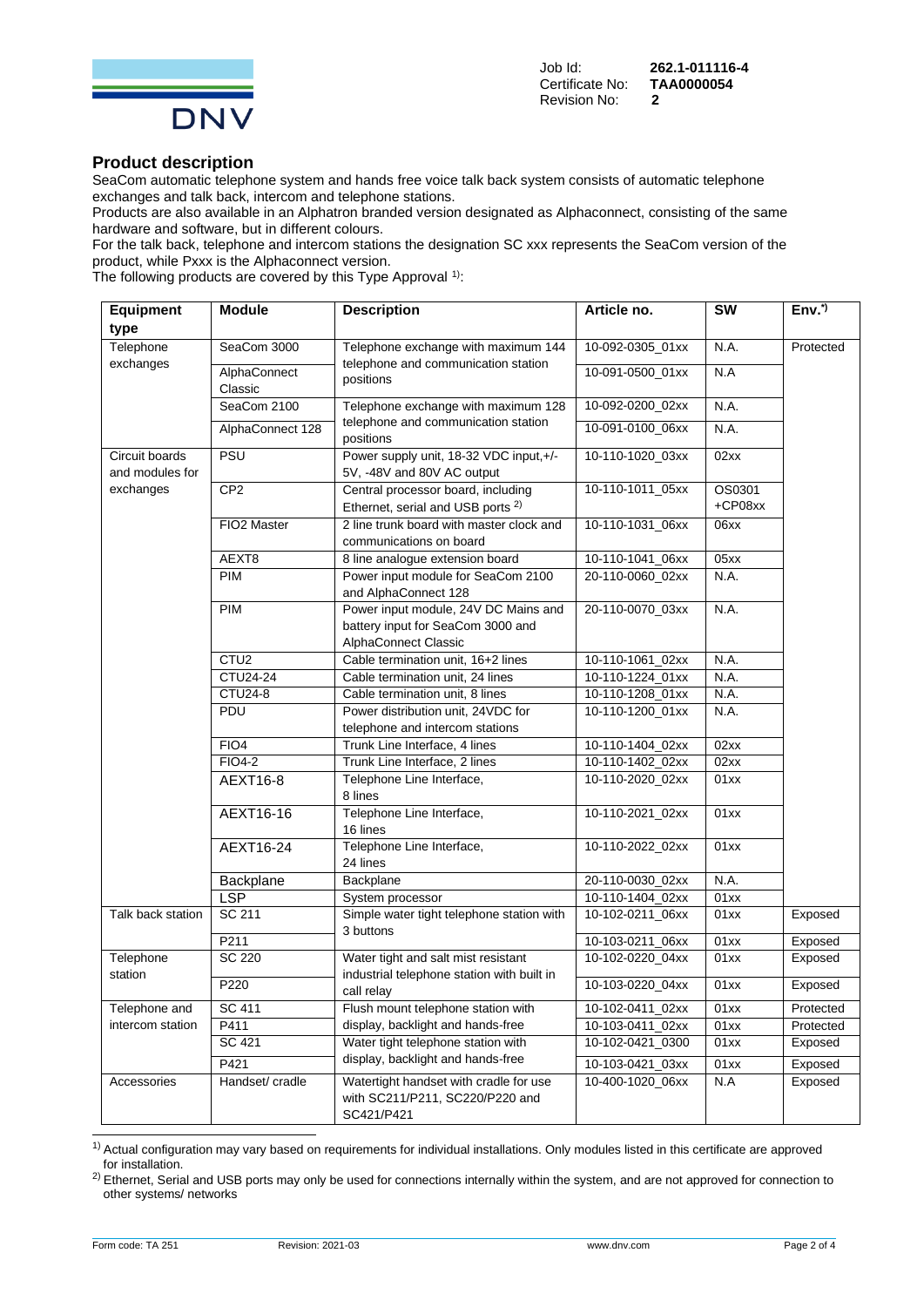

| Equipment | <b>Module</b>   | <b>Description</b>                                                                               | Article no.                          | <b>SW</b> | $Env^{\star}$ |
|-----------|-----------------|--------------------------------------------------------------------------------------------------|--------------------------------------|-----------|---------------|
| type      |                 |                                                                                                  |                                      |           |               |
|           | Handset/ cradle | Flush mount, SeaCom<br>Flush mount, Alphatron                                                    | 10-400-1050 01xx<br>10-400-1053 01xx | N.A       | Protected     |
|           | Headset         | Noise cancelling headset with 10m cable<br>for use with SC211/P211, SC220/P220<br>and SC421/P421 | 10-400-0205 01xx                     | N.A       | Protected     |

**\*)** Location categories according to IEC 60945 (2002)

## **Application**

The SeaCom/ Alphaconnect automatic telephone system and hands free voice talk back system may be used in cargo ships, passenger vessels and mobile offshore units for compliance with the following codes, rules and regulations:

- SOLAS
- MODU Code
- **HSC Code**
- DNV Statutory Interpretations DNV-SI-0364 [July 2021]

### **Type Approval documentation**

| <b>DNV</b>     | Document Id.                                                | Rev.       | <b>Description</b>                                                                                                         |
|----------------|-------------------------------------------------------------|------------|----------------------------------------------------------------------------------------------------------------------------|
| <b>No</b>      |                                                             |            |                                                                                                                            |
| 46             | P21-0149                                                    | 2021-12-01 | Report: EKTOS, Supplementary EMC Test report 2-6GHz for<br>SeaCom SC2100, SC3000, SC220, SC411, Alphatron P211<br>and P421 |
| 40             | DOC20160908CJ02                                             | 08         | Report: SeaCom, TA Test report AlphaConnect Classic and<br>SeaCom3000                                                      |
| 28             | TMN20170417CJ01                                             | 0105       | Manual: SeaCom, SeaCom3000 User Manual                                                                                     |
| 26             | 117-22251-1                                                 | 2017-11-29 | Report: Force Technology, Test for marine type approval of<br>AlphaConnect automatic telephone and intercom system         |
| 25             | DOC110225CJ01_03                                            | 03         | Report: SeaCom, Performance type test report for SeaCom<br>communication system                                            |
| 24             | TMN100510CJ01 03                                            | 0404       | Manual: SeaCom, SeaCom system reference manual                                                                             |
| 23             | 2010-01-11-SeaCom-<br>addendum                              | 2011-03-22 | Report: Jens-EMC, Extreme and excessive power supply<br>conditions                                                         |
| 22             | 20110329                                                    | 2011-03-28 | Report: EKTOS, Environmental test report, additional tests                                                                 |
| 10             | 20100902/CNI                                                | 2010-09-02 | Report: EKTOS, Environmental test report                                                                                   |
| $\overline{7}$ | 2010-01-11-SeaCom-<br>Alphaconnect P411/<br>SeaCom411       | 2010-07-14 | Report: Jens-EMC, EMC test report for SeaCom 411/<br>Alphaconnect P411                                                     |
| 6              | 2010-01-11-SeaCom-<br>Alphaconnect P220/<br>SeaCom220       | 2010-07-14 | Report: Jens-EMC, EMC test report for SeaCom 220/<br>Alphaconnect P220                                                     |
| 5              | 2010-01-11-SeaCom-<br>Alphaconnect<br>P211/SeaCom211        | 2010-07-13 | Report: Jens-EMC, EMC test report for SeaCom 211/<br>Alphaconnect P211                                                     |
| 4              | 2010-01-11-SeaCom-<br>AC48/SeaCom1000 &<br>AC128/SeaCom2100 | 2010-07-21 | Report: Jens-EMC, EMC test report for AC48/SeaCom1000<br>&/ AC128/SeaCom2100                                               |
| 3              | 2010-01-11-SeaCom-<br>Alphaconnect P421/<br>SeaCom421       | 2010-07-14 | Report: Jens-EMC, EMC test report for SeaCom 421/<br>Alphaconnect P421                                                     |

### **Tests carried out**

- 
- 

• Environmental testing: DNV-CG-0339 (Jul. 2021) and IACS E10 (Rev 7.0, Oct. 2018) • Performance testing: Functional tests according to DNV Type Approval programs 848.25 for Automatic Telephone System and 848.26 for Hands Free Voice Talk Back system.